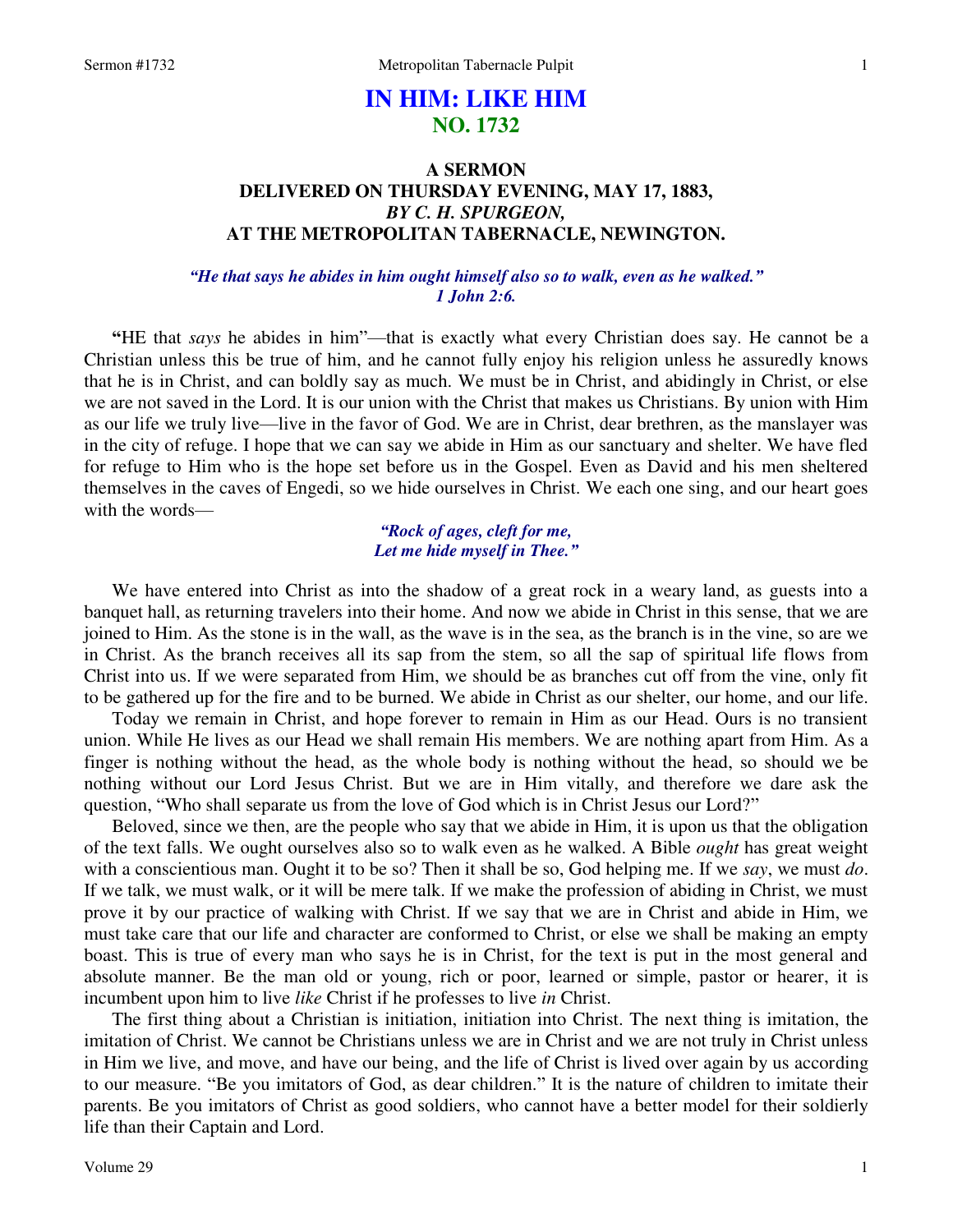Ought we not to be very grateful to Christ that He deigns to be our example? If He were not perfectly able to meet all our other wants, if He were an expiation and nothing else, we should glory in Him as our atoning sacrifice, for we always put that to the front, and magnify the virtue of His precious blood beyond everything. But at the same time we need an example, and it is delightful to find it where we find our pardon and justification. They that are saved from the death of sin need to be guided in the life of holiness, and it is infinitely condescending on the part of Christ that He becomes an example to such poor creatures as we are.

 It is said to have been the distinguishing mark of Caesar as a soldier that he never said to his followers, "Go!" But he always said, "Come!" Of Alexander, also, it was noted that in weary marches he was sure to be on foot with his warriors, and in fierce attacks he always was in the van. The most persuasive sermon is the example which leads the way. This certainly is one trait in the Good Shepherd's character, "When He puts forth his own sheep he goes before them." If Jesus bids us do anything, He first does it Himself. He would have us wash one another's feet, and this is the argument— "You call me Master and Lord, and you say well; for so I am. If I, then, your Lord and Master, have washed your feet, you also ought to wash one another's feet." Shall we not do as He does whom we profess to follow? He has left His footprints that we may set our feet in them. Will we not joyfully fix our feet upon this royal road?

 That is our theme at this time. We do many of us say that we are in Christ. Let us hear how obliged we are by this to walk even as he walked. Oh Holy Spirit, let us feel the weight of the sacred obligation!

 But I stop a minute. I know that there are some here who cannot say that they are in Christ. Then, if you are not in Christ, then you are out of Christ, and out of Christ your position is dangerous, terrible, ruinous. If we saw a man hanging over a deep pit, if we saw a man exposed to a sea of fire, and likely to perish in it, all our tender emotions would begin to flow, and we should pray in an agony of spirit, "Oh, God, save this man from danger!"

 My brethren, there are some among us tonight who are in the utmost danger. In a most emphatic sense they are already lost, for they are without God and without Christ, strangers to the commonwealth of Israel. Oh, my hearers, how shall I speak of you without tears? Poor souls, abiding under the wrath of God! Poor souls! The mercy is that you are not past hope. There is an arm that can reach you. There is a voice that calls you—calls you even now. Listen to it, "Look unto me, and be you saved, all the ends of the earth; for I am God, and besides me there is none else." Can you not even now give one look to Him who died for you? Will you not turn the eye of faith that way, and trust Him who was nailed to the tree on your behalf? God grant that you may, and then I may include you also in the blessed instruction of the text. "He that says he abides in him, ought himself also so to walk, even as he walked."

**I.** I shall first of all ask you to CONSIDER HOW THIS OBLIGATION IS PROVED. Let us spend a few minutes on the question, Why ought we to walk as Jesus did?

When we read the word, "ought," if we are honest men, we begin to look about us and to make inquiries as to the reason and the measure of this obligation. An "ought" is a compulsion to a true heart. There is a "needs be" to every godly man that he should do what he ought.

What, then, is the ground upon which this "ought" is fixed?

 First, *it is the design of God* that those who are in Christ should walk as Christ walked. It is a part of the original covenant purpose, for "whom he did foreknow he also did predestinate to be conformed to the image of his Son." That is the drift of the plan of grace, the aim of the covenant. Grace looks towards holiness, that there should be a people called forth to whom Christ should be the elder brother, the firstborn among many brethren.

 You certainly have not had the purpose of God fulfilled in you, dear friend, unless you have been conformed to the image of His dear Son. "He has chosen us in Christ Jesus before the foundation of the world, that we should be holy and without blame before him in love." This is the aim of election, this is the object of redemption, this is the fruit of calling, this is the concomitant of justification, this is the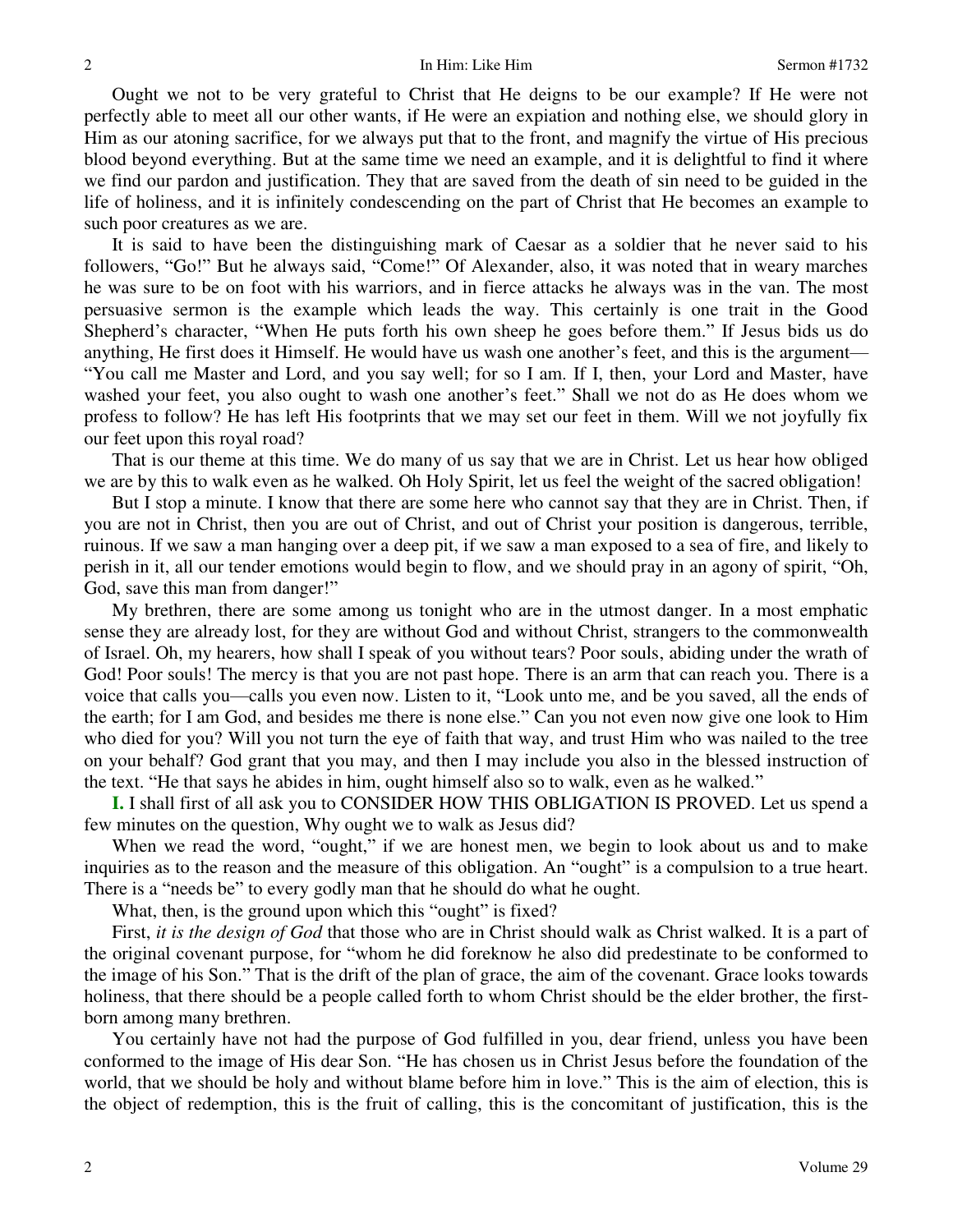evidence of adoption, this is the earnest of glory, that we should be holy, even as Christ is holy, and in this respect should wear the features of the Son of God.

 He has given His own Son to die for us, that we may die to sin. He has given Him to live that we may live like Him. In every one of us the Father desires to see Christ, so that Christ may be glorified in every one of us. Do you not feel this to be an imperative necessity to be laid upon you? Would you have the Lord miss His purpose? You are chosen of God to this end, that, you should be "a chosen generation, a royal priesthood, a holy nation, a peculiar people, zealous of good works," and what is this but that you should walk even as he walked?

 Observe, again, another point of this necessity—*it is necessary to the mystical Christ* that we should walk as He walked, for we are joined unto the Lord Jesus in one body. Now, Christ cannot be made a monster—that would be a blasphemous notion. And yet if any man had eyes, ears, hands, or other members that were not conformable to the head, he would be a strange being. The mouth of a lion, the eye of an ox, or the feathers of a bird—these things would have no consistency with the head of a man. We read of the image in Nebuchadnezzar's dream, that it had a head of fine gold, but legs of iron, and feet part of iron and part of clay. Surely, Christ's spiritual body is not compounded of such discordant elements.

 No, no. He must be all of one piece. The mystical body must be the most beautiful and precious production of God, for the church is Christ's body, "the fullness of him that fills all in all." And shall that mysterious fullness be something defiled, deformed, full of sin, subject to Satan? God forbid! "As he which has called you is holy, so be you holy," and as your HEAD is holy, so be you, as members of His body, holy too. Ought it not to be so? Does anybody raise a question? Does not every member of Christ, by the very fact that he is joined to Him by living union, feel at once that he must walk even as Christ walked?

 And this, beloved, again, must all be *the fruit of the one Spirit that is in Christ and in us.* The Father anointed Christ of old with the same anointing which rests on us in our measure. The Holy Spirit descended upon Him, and rested upon Him, and we have an anointing from the same Holy One. The Spirit of God has anointed all the chosen of God who are regenerated, and He dwells with them and in them.

 Now, the Spirit of God in every case works to the same result. It cannot be supposed that the Spirit of God in any case produces unholiness, the thought were blasphemy. The fruit of the Spirit is everything that is delightful, right, and good towards God, and generous towards man. The Spirit of God, wherever He works, works according to the mind of God, and God is hymned as, "Holy, holy, holy," by those pure spirits who know Him best. He is altogether without spot or trace of sin, and so shall we be when the Spirit's work is done. If, then, the Spirit of God dwell in you (and if it does not, you are not in Christ), it must work in you conformity to Christ that you should walk even as He walked.

 Perhaps further argument is not needed, but I would have true Christians remember that this is *one article of the agreement which we make with Christ when we become His disciples*. It is taken for granted that when we enter the service of Jesus, we by that act and deed, undertake by His help to follow His example. "Whosoever does not bear his cross, and come after me, cannot be my disciple." "Take my yoke upon you, and learn of me, and you shall find rest unto your souls." You know if any man loves Christ, he must follow Him—"If you love me, keep my commandments."

 When we took Christ's cross to be our salvation, we took it also to be our heavenly burden. When we yielded ourselves up to Christ to be saved by Him, we in spirit renounced every sin. We felt that we had come out from under the yoke of Satan, and that we made no reserve for the lusts of the flesh that we might obey them, but bowed our necks to the yoke of the Lord Jesus.

 We put ourselves into Christ's hands unreservedly, and we said, "Lord, sanctify me and then use me. Take my body and all its members. Take my mind and all its faculties. Take my spirit and all the new powers which You have bestowed upon me with it and let all these be Yours. Reign in me, rule me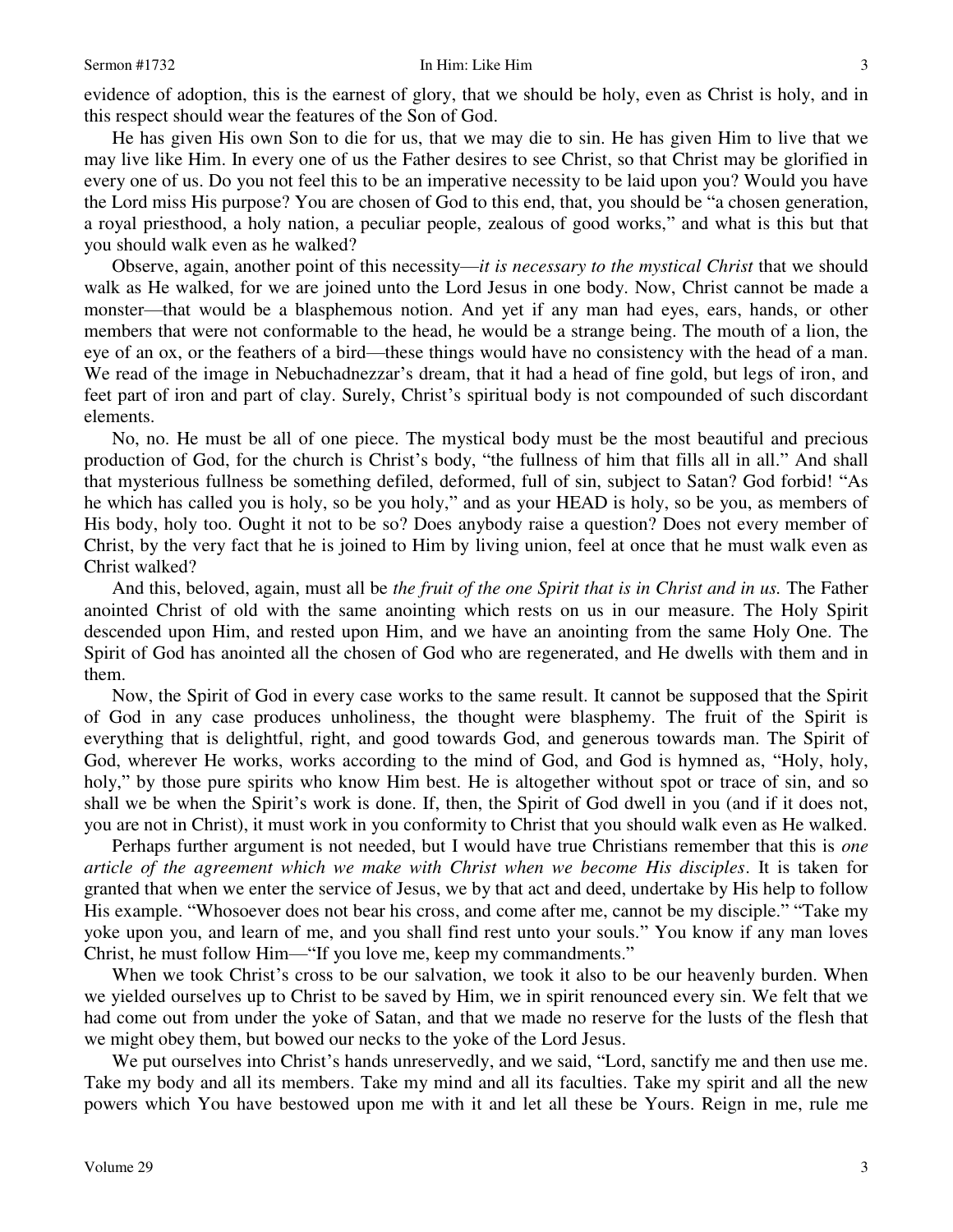absolutely, sovereignly, always and alone. I do not ask to be my own, for I am not my own, I am bought with a price."

After we have learned the grand truth that, "If one died for all, then all died," we infer that "Christ died for all, that we that live might not henceforth live unto ourselves, but unto him that died for us and rose again." Are we not, then, to be true to this blessed compact? "I do remember my faults this day," says one. Yes, but remember also the vows that still engage you. Do not desire to escape from the sacred bond.

 This day remember the Lord to whom you dedicated yourself in the days of your youth, perhaps many years ago, and entreat Him again to take full possession of the purchased possession, and hold it against all comers forever. So it ought to be. He that says, "I am in him" ought also so to walk even as he walked. Obey the sacrifice of Jesus, yield yourselves as living sacrifices. By your hope of being saved by Him, put your whole being into His hands to love and serve Him all your days.

 For, once more, inasmuch as we are in Christ, we are now bound to live to Christ's glory, and this is a great means of glorifying Christ. What can we do to glorify Christ if we do not walk even as he walked? If I came and preached to you, and if I had the tongues of men and of angels, yet if I did not seek to do as my Master did, what avails all that I can say? It is but "sounding brass and a tinkling cymbal."

 You know what men say to unholy preachers, they bid them be silent or be consistent. Unholy ministers are derision, and a scoff, and a by-word. And so it is with unholy Christians, too. You may teach your children at home, or teach them in the Sunday school class, but if they see your lives to be Christless, prayerless, godless, they will not learn any good from you. They will rather learn from what you *do* amiss, than from what you *say* that is right. Do you blame them that it is so? Are not actions, far more forcible than words?

 Suppose you church members are unjust in your trade. Suppose that in your common conversation you are loose. Suppose that in your acts you are licentious or untrue, what does the world say of your Christianity? Why, it becomes to them a thing of contempt. They sniff at it. It is so much dung and sweepings of the street to them, and so it ought to be.

 In the early ages some of the worst opponents of Christianity used to wing their shafts with the inconsistencies of Christian professors, and they were wise in their generation. One of them said, "Where is that catholic holiness of which we have often heard so much?" And another said, "We heard of these people that they love their Christ, and love other men so that they would even die for love of their brethren, but many of them do not love as well as the heathen whom they despise."

 I dare say there was a good deal of slander and scandal in what they said, but I am also afraid that if it were said today, there would be a vast deal of sorrowful truth in it. Christian love is by no means as plentiful as it might be, nor holy living either. Is not this the thing that weakens the preaching of the Gospel—the want of living the Gospel? If all the professed Christians who live in London really walked as Christ walked, would not the salt have more effect upon the corrupt mass than the stuff which is now called salt seems to have?

 We preach here in the pulpit, but what can we do unless you preach yonder at home? It is you preaching in your shops, in your kitchens, in your nurseries, in your parlors, in the streets, which will tell the masses. This is the preaching—the best preaching in the world, for it is seen as well as heard. I heard one say he liked to see men preach with their feet, and this is it, "They ought also so to walk even as Christ walked." No testimony excels that which is borne in ordinary life. Christ ought to be glorified by us, and therefore we ought to be like Him, for if we are not, we cannot glorify Him, but must dishonor Him.

 Now, that is my first point. Consider how this obligation is proved, and when you have weighed the argument pray the Holy Ghost to make you yield to its gentle pressure.

**II.** Now, secondly, CONSIDER WHEREIN THIS WALKING WITH CHRIST AS HE WALKED CONSISTS.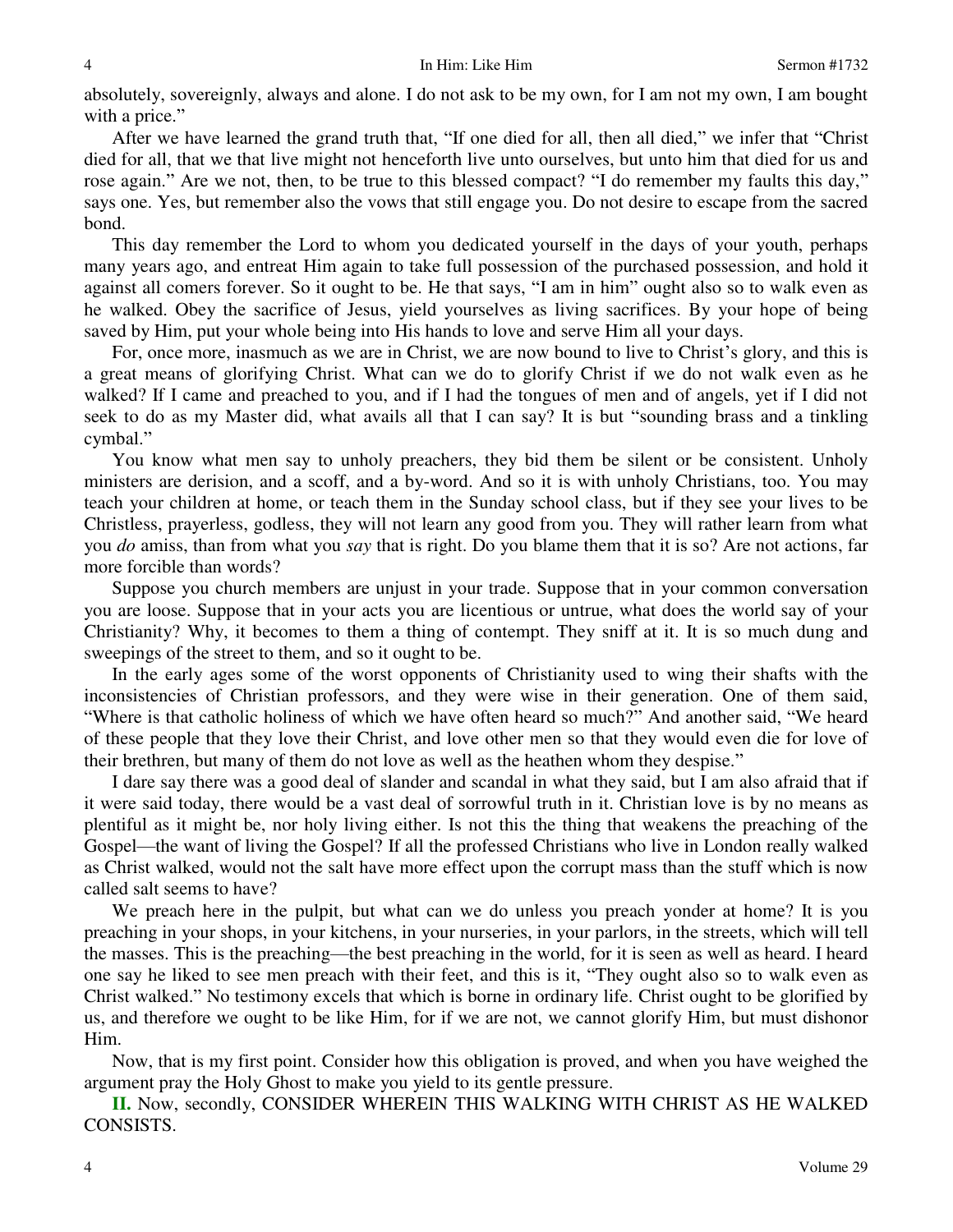Here is a wide subject. I have a sea before me with as much sailing room as Noah in the ark. I can only just point out the direction in which you should sail if you would make a prosperous voyage.

 First, brothers, to put it all together in one word, the first thing that every Christian has to see to is *holiness*. I will not try at any great length to explain what that word means, but it always sounds to me as if it explains itself. You know what wholeness is—a thing without a crack, or flaw, or break, complete, entire, uninjured, whole. Well, that is the main meaning of holy. The character of God is perfectly holy. In it nothing is lacking, nothing is redundant. When a thing is complete it is whole, and this applied to moral and spiritual things gives you the inner meaning of "holy."

 When a man is healthy, perfectly healthy in spirit, soul, and body, then he is perfectly holy, for sin is a moral disorder, and righteousness is the right state of every faculty. The man whose spiritual health is altogether right is right towards God, right towards himself, right towards men, right towards time, right towards eternity. He is right towards the first table of the law, and right towards the second table. He is an all-around man. He is a whole man, a holy man. Truth is within him, truth is spoken by him, and truth is acted by him. Righteousness is in him, he thinks the right thing, and chooses that which is according to the law of uprightness. There is justice in him, he abhors that which is evil. There is goodness in him, he follows after that which will benefit his fellow men.

 I cannot spare the time to tell you all that the word "holy" means, but if you wish to see holiness, look at Christ. In Him you see a perfect character, an all-around character. He is the perfect one, be you like He in all holiness.

 We must go a little into detail, so I say, next, one main point in which we ought to walk according to the walk of our great Exemplar is *obedience*. Our Lord Jesus Christ took upon Himself the form of a servant, and what service it was that He rendered! "He was a son, yet he learned obedience by the things that he suffered." And what obedience that dear Son of God rendered to the Father! He did not come to do His own will, but the will of Him that sent Him. He yielded Himself up to come under law to God, and to do the Father's will.

 Now in this respect we ought also to walk even as He walked. We have not come into the world to do what we like, to possess what we choose, or to say, "That is my notion, and therefore so shall it be." Sin promised freedom, and brought us bondage. Grace now binds us and ensures us liberty. Obedience is the law of every spiritual nature. It is the Lord's will that in His house His word should be the supreme law, for so only can our fallen natures be restored to their original glory. Set the wandering stars in their spheres, and rule them by the majestic sway of the sun, and then they will keep their happy estate, but not otherwise. Understanding, heart, life, lip, everything, is now to enter into the service of God, even the Father, and it is to be ours to say, "Lord, show me what you would have me to do."

 Surely, beyond any other quality, we see in the career of the Son of God the perfection of selfabnegation. No man was ever so truly free as Jesus, and yet no man was so fully subservient to the heavenly will. Never saw these seas a pilot so able to steer according to his own judgment, and never one so carefully to follow the channel as marked down in the chart. His was the unique originality of absolute obedience.

 Dear friends, you see how it ought to be with you also. It is ours to walk in cheerful subservience to the mind of the Father, even as Jesus did. Does this strike you as an easy thing? It is child's work, certainly, but assuredly it is not child's play.

 Such a life would necessarily be one of great *activity*, for the life of Jesus was intensely energetic. The life of Christ was as full as it could hold. After He had been developed and disciplined by thirty years of seclusion, He showed Himself among men as one moved to vehemence with love, "He was clad with zeal as with a cloak."

 From the day of His baptism till His death, He went about doing good. It is wonderful what was packed into about three years—each action had a world of meaning within its own self, and there were thousands of such acts. Each sermon was a complete revelation and every day heard Him pour forth such sermons. His biography is made up of the essence of life. Some one remarks that it is wonderful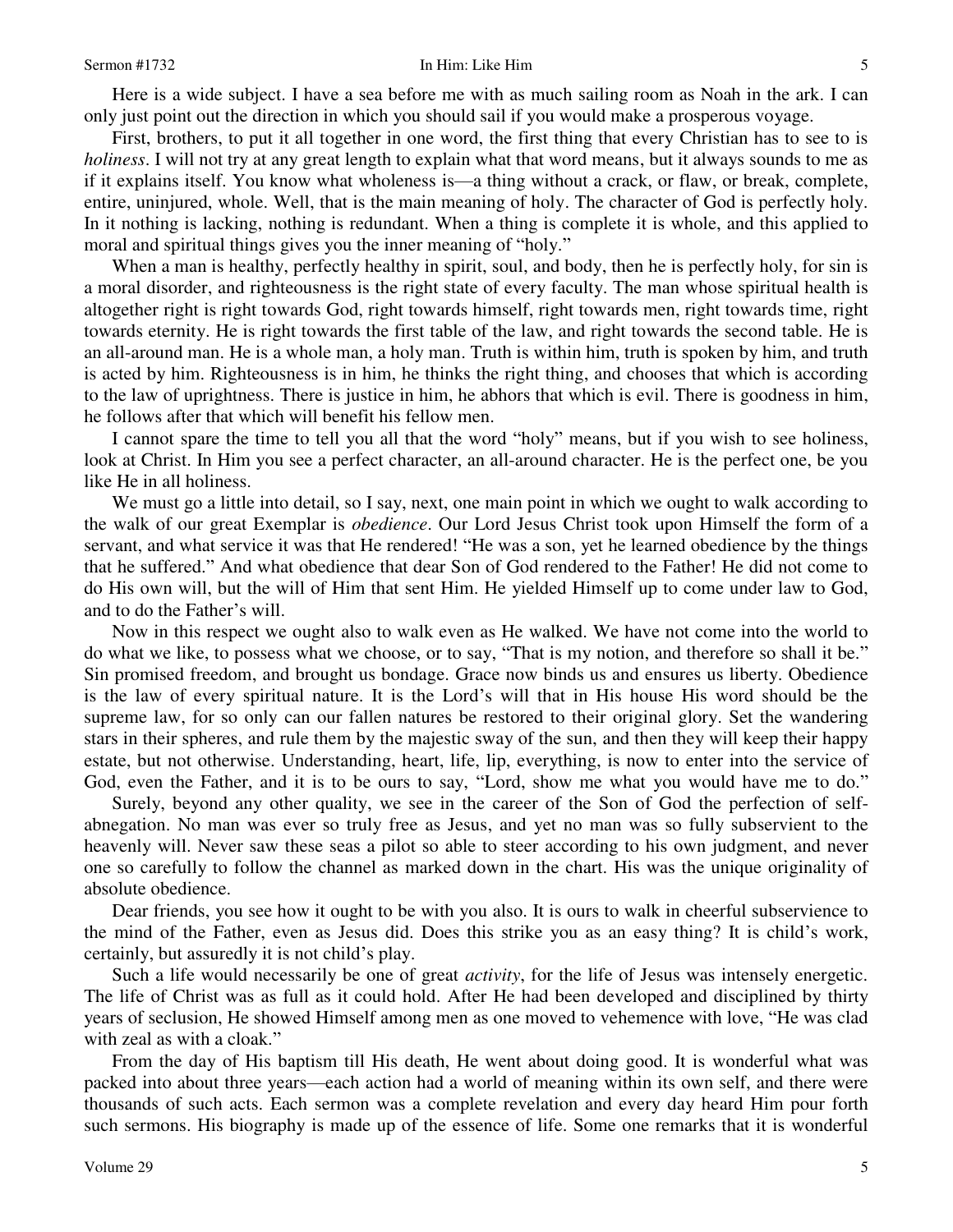that He did not begin His active life when He was younger. We reply, that it is beautiful that He did not, because He was not called to it, and He was best obeying the Father by living in obscurity. Those thirty years at Nazareth were thirty wonderful years of obedience—obedience tested by obscurity, patience, restraint, and perhaps dullness.

Who among us would find such obedience easy? Would we not far rather rush into recognition and make ourselves a name? Some of us, perhaps, never learned the obedience of being quiet—but it is a wonderful one. Oh, for more of it! Do we know the obedience of being hidden when our light seems needed?—the obedience of going into the desert for forty years, like Moses, with nothing to do but wait upon God till God shall put us in commission? There is a wonderful service in waiting till the order comes for us actively to be at it. Samuel said, "To obey is better than sacrifice." It is in fact better than anything which we can possibly present to God.

 But when our Lord was at length loosed from His obscurity, with what force He sped along His lifeway. How He spent Himself! It was a candle burning not only at both ends, but altogether. He not only had zeal burning in His heart, but like a sheet of flame, it covered Him from head to foot. There is never an idle hour in the life of Christ. It is wonderful how He sustained the toil. Perhaps He measured out His zeal and His open industry by the fact that He was only to be for a short time here below.

 It might not be possible for others that they should do as much as He did in so short a space, because they are intended to live longer here, and must not destroy future usefulness by present indiscretion. But still, activity was the rule of our Master's existence. At it, always at it, altogether at it, spending and being spent for His Father, such was His mode of walking among men. Oh, friends, if we, indeed, are in Him, we ought also so to walk even as he walked! Wake up, you lazy ones!

 Next, we ought to walk as Christ did in the matter of *self-denial*. Of course, in this work of selfdenial we are not called to imitate Christ in offering up ourselves as a propitiatory sacrifice. That would be a vain intrusion into things which are His peculiar domain. The self-denials which we practice should be such as He prescribes us.

 There is a will-worship which is practiced in the Church of Rome of self-denials which are absurd, and must, I think, be hateful in the sight of God rather than pleasing to Him. Saint Bernard was a man whom I admire to the last degree, and I count him to be one of the Lord's choice ones. Yet in the early part of his life there is no doubt that he lessened his powers of usefulness to a large extent by the emaciation which he endured, and the way in which he brought himself to death's door. At times he was incapable of activity by reason of the weakness which he had incurred through fasting, and cold, and exposure.

 There is no need to inflict useless torture upon the body. When did the Savior thus behave Himself? Point me to a single mortification of a needless kind. Enough self-denials come naturally in every Christian man's way to make him try whether he can deny himself in very deed for the Lord's sake. You are thus tested when you are put in positions where you might get gain by an unrighteous act, or win fame by withholding a truth, or earn love and honor by pandering to the passions of those around you. May you have grace enough to say, "No, it cannot be. I love not myself, but my Lord. I seek not myself, but Christ. I desire to propagate nothing but His truth, and not my own ideas." Then will you have exhibited the self-denial of Jesus.

 These self-denials will sometimes be hard to flesh and blood. And then in the church of God to be able to give all your substance, to devote all your time, to lay out all your ability—this is to walk as Jesus walked. When weary and worn, still to be busy, to deny yourself things which may be allowable, but which if allowable to you, would be dangerous to others—this also is like the Lord. Such self-denial as may be helpful to the weak you ought to practice. Think what Christ would do in such a case, and do it, and whenever you can glorify Him by denying yourself, do it. So walk as He did who made Himself of no reputation, but took upon Himself the form of a servant, and who, though He was rich, brought Himself down to poverty for our sakes, that we might be rich unto God. Think of that.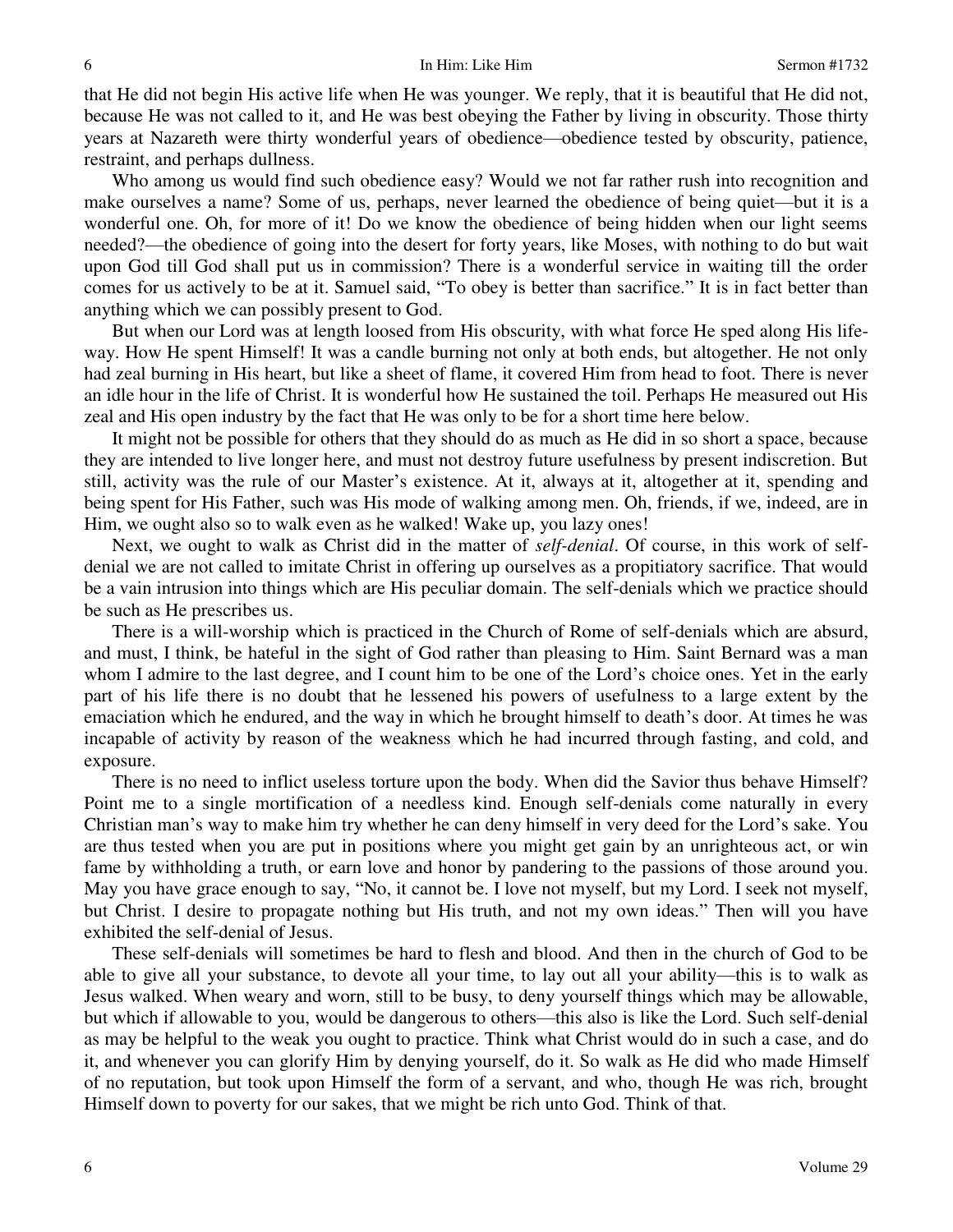Another point in which we ought to imitate Christ most certainly is that of *lowliness*. I wish that all Christians did this. When I see some Christian women dressed up—well, like women of the world, though not with half a worldling's taste, and when I see men so big that they cannot speak to poor people, as if they were made of something better than ordinary flesh and blood, when I notice a haughty, high, hectoring disposition anywhere, it grates upon my feelings, and makes me wonder whether these blunderers hope to go to the heaven of the lowly. The Lord Jesus would never have been half as big as some of His followers are. What great folk some of His disciples are, as compared with Him! He was lowly, meek, gentle, a man who so loved the souls of others that He forgot Himself. You never detect in the Lord Jesus Christ any tendency towards pride or self-exaltation. Quite the reverse, He is always compassionate and condescending to men of low estate.

 And then note again another point, and that is His great *tenderness*, and gentleness, and readiness to forgive. His dying words ought to ring in the ear of all who find it hard to pass by affronts, "Father, forgive them, for they know not what they do." Did He not set us an example of bearing and forbearing? "Who, when he was reviled, reviled not again." For every curse He gave a blessing. You cannot be Christians if this spirit of love is foreign to you.

"Oh," say you, "we endorse the confession." I do not care. You must love your enemies, or you will die with the Creed in your throats. "Oh," say you, "we are regular in our pews, hearing the Gospel." I do not care. You must forgive them that trespass against you, or you will go from your pews to perdition. "Oh, but we have been baptized and we come to communion." I do not care even about that, for unless you are made meek and lowly in heart, you will not find rest unto your souls. Pride goes not before salvation, but before destruction, and a haughty spirit is no prophecy of elevation, but the herald of a fall.

 Take care, take care, you that say that you are in Christ, you ought also to walk in all the lowliness and in all the tenderness of Christ, or else at the end you will be discovered to be none of His. Hard, cruel, unrelenting, iron-hearted professors will no more go to heaven than the hogs they fatten.

 There is one little big word which tells us more than all this about how Christ walked and that is the word "*love*." Jesus was incarnate love. "God is love," but God is a spirit, therefore if you wish to see love embodied, look at Christ. He loves the little children, and suffers them to come to Him. He loves the widow, and He is tender to her, and raises her dead son. He loves the sinners and they draw near to Him. He loves all sinful and tempted and tried ones, and therefore He comes to seek and to save. He loves the Father first, and then for the Father's sake He loves the myriads of men.

 Do you love nobody? Do you live within yourself? Are you immured within your own ribs? Is self all your world? Then you will go to hell. There is no help for it, for the place of unloving spirits is the bottomless pit. Only he that loves can live in heaven, for heaven is love, and you cannot go to glory unless you have learned to love, and to find it your very life to do good to those about you.

 Let me add to all this, that he who says that Christ is in him ought also to live as Christ lived in secret. And how was this?

 His life was spent in abounding *devotion*. Ah, me! I fear I shall condemn some here when I remind them of the hymn we just now sang—

## *"Cold mountains and the midnight air Witnessed the fervor of His prayer."*

 If the perfect Christ could not live without prayer, how can such poor imperfect ones as we are live without it? He had no sin within Him, and yet He needed to pray. He was pure and holy, and yet He must needs wait upon God all day long, and often speak with His Father, and then when the night came and others went to their beds, He withdrew Himself into the wilderness and prayed. If the Lord Jesus is in you, you must walk as He walked in that matter.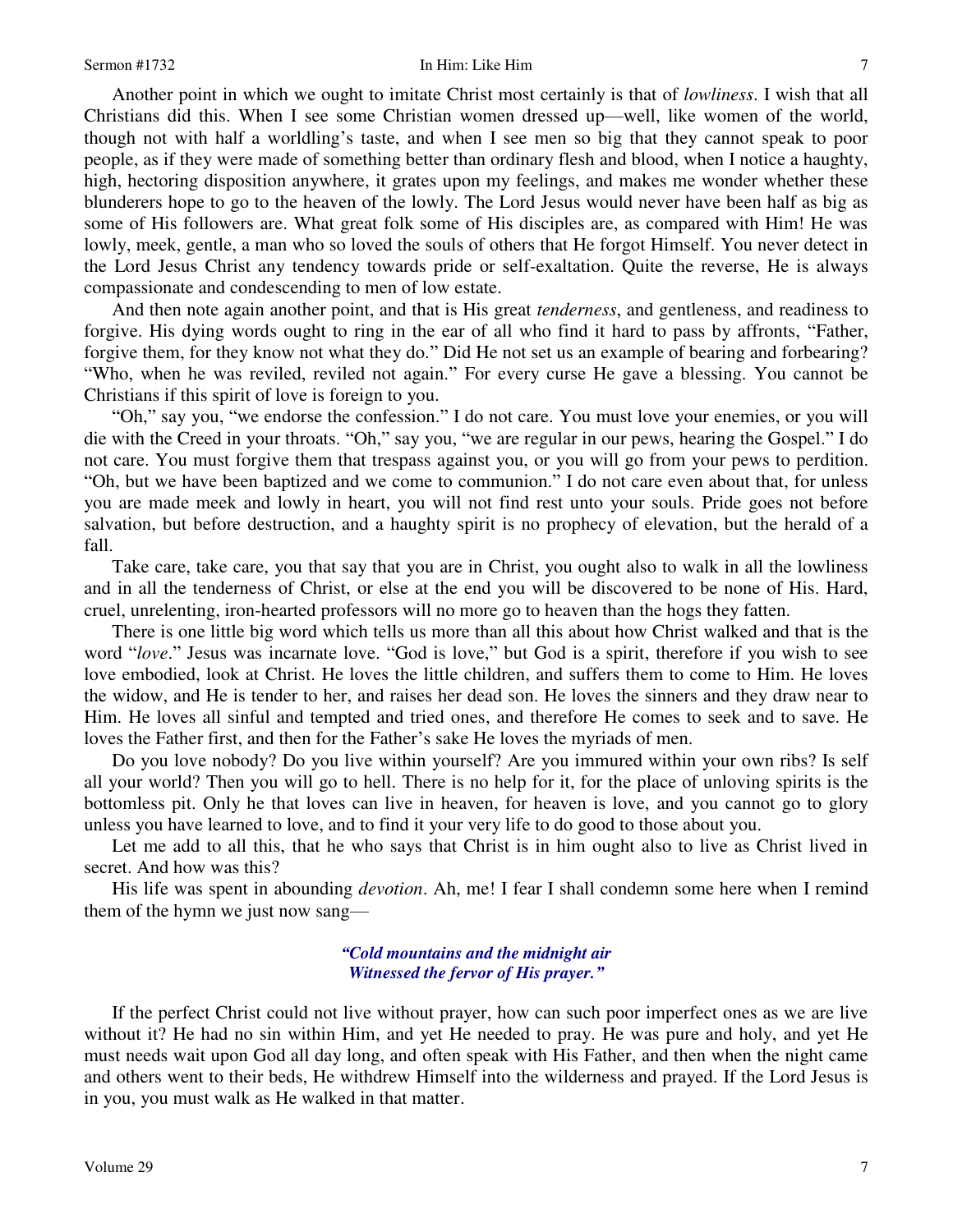And then, think of His delight in God. How wonderful was Christ's *delight in His God*! I can never think of His life as an unhappy one. He was, it is true, "a man of sorrows and acquainted with grief," but still there was a deep spring of wondrous happiness in the midst of His heart, which made Him always blessed, for He said to His Father, "I delight to do your will, O my God! Yea, Your law is within my heart." He delighted in God.

 Many a sweet night He spent in those prayer-times of His in fellowship with the Father. Why, it was that which prepared Him for the agony of His bloody sweat, and for the "Why have you forsaken me?" Those love-visits, those near and dear communings which His holy heart had with the Father were His secret meat and drink. And you and I must also delight in God.

 This charming duty is far too much neglected. Strange that this honey should so seldom be in men's mouths! Listen to this text, "Delight yourself also in the LORD, and he shall give you the desires of your heart." Many a man says, "I should like to have the desires of my heart." Brother, here is the royal road thereto, the King's ascent to His treasury—"Delight yourself also in the LORD."

 But listen. It is very likely you would not obtain the desire that is now in your heart if you did that, for he that delights himself in God rises above the desires of the flesh and of the mind, and comes to desire that which God desires, and therefore it is that he wins the desire of his heart. But oh, the pleasure, the joy, the bliss of delighting in God! How many times have I sung to myself that last dear stanza of the psalm, wherein the inspired poet sings—

> *"For yet I know I shall Him praise, Who graciously to me, The health is of my countenance, Yea, my own God is He."*

 Oh, what a pleasure! "Mine own God is He." Rich men glory in wealth, famous men in valor, great men in honor, and I in "mine own God." There is nothing about God but what is delightful to a saint. The infinite God is infinitely delightful to His people. Once get really to know God and to be like Him, and even His sternest attributes—His power, His justice, His indignation against sin—will come to be delightful to you. Those men who are caviling at what God does, questioning over what God has revealed, do not know Him, for to know Him is to adore Him. Oh, brethren, let us find our pleasure, our treasure, our heaven, our all, in the Lord our God, even as our Lord Jesus did. In this thing let us walk even as he walked.

 I am not quite done. Dear friends, we ought to walk in holy *contentment*. Jesus was perfectly content with His lot. When the foxes had holes and the birds of the air had nests, and He had nowhere to lay His head, yet He never murmured, but found rest in pursuing His life-work. The cravings of covetousness and pinings of ambition never touched our Lord. Friends, if you do, indeed, say that you abide in Him, I pray you be of the same contented spirit. "I have learned," said the apostle, as if it were a thing which had to be taught, "In whatsoever state I am, therewith to be content."

 In a word, Christ lived above this world, let us walk as He walked. Christ lived for God and for God alone. Let us live after His fashion. And Christ persevered in such living. He never turned aside from it at all, but as He lived so He died, still serving His God, obedient to His Father's will, even unto death. May our lives be a mosaic of perfect obedience, and our deaths the completion of the fair design. From our Bethlehem to our Gethsemane may our walk run parallel with the pathway of the Well-beloved! Oh, Holy Spirit, work us to this sacred pattern!

**III.** I close now by saying, in the last place, CONSIDER, dear friends, WHAT IS NEEDFUL TO ALL THIS.

 First, it is needful to have *a nature like that of Christ*. You cannot give out sweet waters so long as the fountains are impure. "You must be born again." There is no walking with Jesus in newness of life unless we have a new heart and a right spirit. See to it, dear friends, that your nature is renewed—that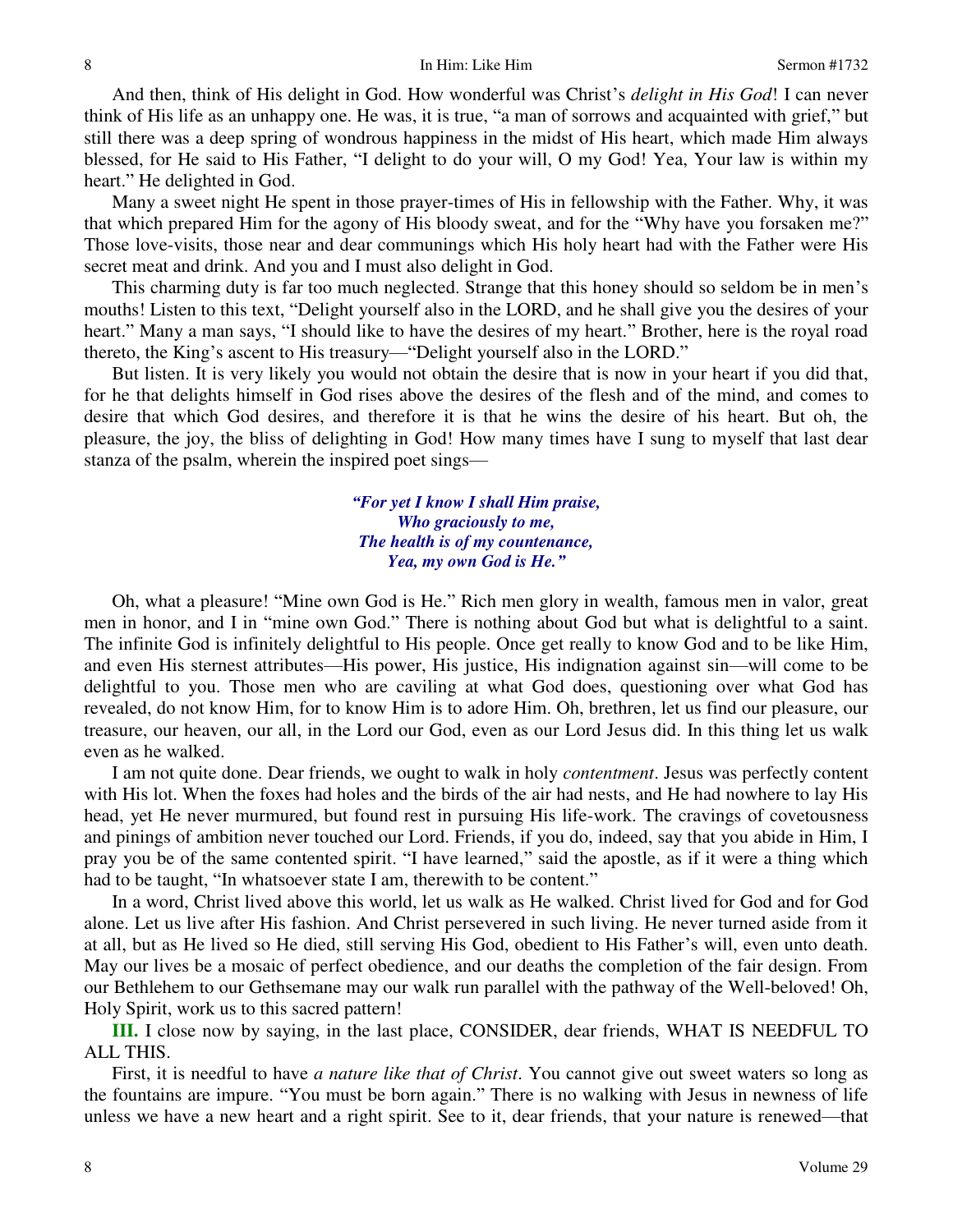### Sermon #1732 **In Him: Like Him 9**

the Holy Ghost has wrought in you a resurrection from among the dead, for, if not, your walk and conversation will savor of death and corruption. A new creature is essential to likeness to Christ; it is not possible that the carnal mind should wear the image of Jesus.

 That being done, the next thing that is necessary is *a constant anointing of the Holy Spirit*. Can any Christian here do without the Holy Spirit? Then I am afraid that he is no Christian. But as for us, we feel every day that we must cry for a fresh visitation of the Spirit, a renewed sense of indwelling, a fresh anointing from the Holy One of Israel, or else we cannot walk as Christ walked.

 And then, again, there must be in us a *strong resolve* that we will walk as Christ walked, for our Lord Himself did not lead in that holy life without stern resolution. He set His face like a flint that He would do the right and He did the right. Do not, I pray you, be led astray by thoughtlessly following your fellow men, it is a poor, sheepish business, that running in crowds. Dare to be singular. Dare to stand alone. Stand to it firmly that you will follow Christ.

 A Christian man in a discussion attempted to defend the truth, but his opponent grew angry and cried out vehemently again and again, "Hear me! Hear me!" At last the good man answered, "No, I shall not hear you, nor shall you hear me, but let us both sit down and hear the Word of the Lord." And that is the thing to do, brethren, to be hearing Christ and following *Him*, not I to learn of you, nor you of me, but both of Christ, so shall we end all controversy in a blessed agreement at His feet. God help us to get there.

 And so, once again, I add that if we want to walk as Christ walked, we must have much *communion with Him*. We cannot possibly get to be like Christ except by being with Him. I wish that we could rise to be so much like the Savior that we should resemble a certain ancient saint who died a martyr's death, to whom the world said, "What are you?" He said, "I am a Christian." They asked, "What trade do you follow?" And he said, "I am a Christian." They inquired, "What language do you speak?" And he said, "I am a Christian." "But what treasures have you?" said they, and he replied, "I am a Christian." They asked him what friends he had, and he said, "I am a Christian," for all he was, and all he had, and all he wished to be, and all he hoped to be, were all wrapped up in Christ. If you live with Christ you will be absorbed by Him, and He will embrace the whole of your existence, and in consequence, your walk will be like His.

 Take care that you do not in all things copy any but Christ, for if I set my watch by the watch of one of my friends, and he sets his watch by that of another friend, we may all be wrong. If we shall, each one, take his time from the sun, we shall all be right. There is nothing like going to the fountainhead. Take your lessons in holiness, not from a poor erring disciple, but from the infallible Master. God help you to do so.

 A person has written to me this morning to say that he has painted my portrait, but that he cannot finish it until he sees me. I should think not. Certainly you cannot paint a portrait of Christ in your own life unless you see Him—see Him clearly, see Him continually. You may have a general notion of what Christ is like, and you may put a good deal of color into your copy, but I am sure you will fail unless you see the grand original.

 You *must* get to commune with Jesus. You know what we did when we went to school. Our schoolmasters were not quite as wise then as schoolmasters are now. They wrote at the top of the page a certain line for us to follow, and a poor following it was. When I wrote my first line I copied the writingmaster's model, but when I wrote the next line I copied my copy of the top line, so that when I reached the bottom of the page I produced a copy of my copy of my copy of my copy of the top line. Thus my handwriting fed upon itself, and was nothing bettered, but rather grew worse.

 So one man copies Christ, perhaps, a friend who hears him preach, copies *him*, and his wife at home copies the hearer, and somebody copies her, and so it goes on all down the line, till we all miss that glorious handwriting which Jesus has come to teach us. Keep your eyes on Christ, dear brother. Never mind me, never mind your friend, never mind the old doctor that you have been hearing so long. Look to Jesus and to Him alone.